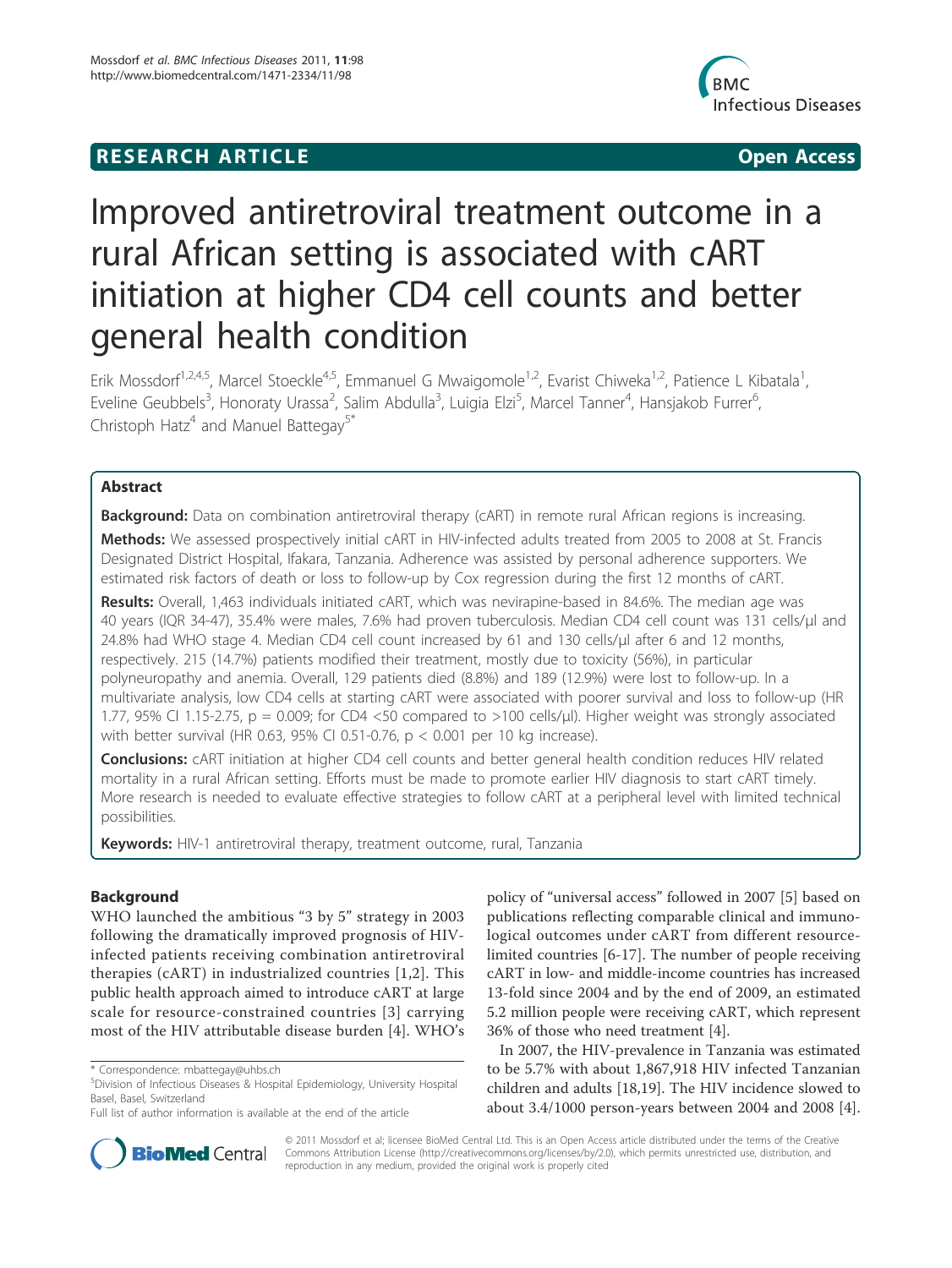In response to the HIV epidemic, the Government of Tanzania launched the "National HIV/AIDS Care and Treatment Plan 2003 - 2008" - an initiative to prevent HIV/AIDS and to provide treatment and care for patients living with HIV/AIDS [20]. By the end of 2007, 127,895 HIV infected persons received cART with an increase to 154,468 only one year later [4,19]. As in other countries, the Tanzanian treatment plan was initiated first in large cities at university and/or referral hospitals. However, a significant part of HIV-infected Tanzanians live in rural regions [21,22] and cART evaluations from rural care and treatment centres in sub-Saharan Africa, and in particular Tanzania, are still scarce [13,23-27].

We aimed to assess the clinical and immunological response to cART in a rural treatment centre in Tanzania emphasizing immunological recovery and risk factors of death or loss to follow-up during the first year after starting cART.

# Methods

#### Study design and setting

We analyzed data of a local prospective cohort study of HIV-infected individuals at the Care and Treatment Centre of St. Francis Designated District Hospital (SFDDH) in Ifakara, Tanzania. All HIV-infected adults initiating  $cART$  between  $1<sup>st</sup>$  January 2005 and  $20<sup>th</sup>$ December 2008 at the SFDDH were included in this study.

The SFDDH is the most important health care facility in the rural Kilombero and Ulanga District of the Morogoro Region in Southern Tanzania, providing treatment and care for a population of about 600,000 inhabitants and an estimated 30,000 patients living with HIV/AIDS [5]. Established in 2004, the Chronic Disease Clinic at St. Francis Designated District Hospital was the first rural clinic accredited to be a Care and Treatment Centre of the National AIDS Control Programme (NACP) in the whole of Tanzania [28]. By December 2008, the Care and Treatment Centre at SFDDH had enrolled 3,440 patients living with HIV/AIDS. Of these, 2,445 were followed-up on a permanent basis, and 1,491 treated with cART. Each patient taking cART had a personal adherence supporter [28]. In addition, all patients presenting with tuberculosis were tested for HIV, enabling thereby early diagnosis and follow-up of HIV/ tuberculosis co-infected patients. After initiation of cART and clinical stabilization, patients were referred to a Refilling Centre closer to their living place facilitating adherence, and returned to the Care and Treatment Centre only on a three-monthly basis.

# Outcome measures and cART

In the survival analysis, we included all HIV-infected patients who died from all causes within the first year after starting cART. We also considered all patients lost to follow-up as failures, since a meta-analysis of Brinkhof et al. [29] showed that in rural sub-Saharan African cohorts up to 20 to 69% of patients lost to follow-up that could be retraced had died.

All patients were treated according to NACP guidelines [30] which are based on the 2002 WHO recommendations and the 2007 revision of the WHO guidelines [31]. Individuals were eligible for cART if they: (a) had a WHO stage 4 disease, (b) had proven tuberculosis and a CD4 cell count between 200 and 350 cells/μl, (c) had a CD4 cell count below <200 cells/μl or (d) were pregnant irrespective of CD4 cell count. In addition, every patient with a WHO stage 3 and more or a CD4 cell count <200 cells/μl received prophylaxis with co-trimoxazole 400/80 mg/day.

Patients were followed up every month until resolution of clinical symptoms of an AIDS defining illness and to the point of achieving two consecutively increasing CD4 cell counts under cART. Thereafter, appointments were scheduled on a three-monthly basis. At each visit, signs of tuberculosis were actively investigated. Laboratory controls included a blood cell count and chemistry two weeks after initiation of cART and a CD4 cell count after 3 months and every 6 months thereafter. Measurement of HIV-RNA was not available for the present study. cART switches due to toxicity or other reasons were performed in line with the NACP [30]. The same applied for treatment failures defined as a new or recurrent WHO stage 4 condition, decrease of CD4 cell count to pre-therapy baseline (or below), a 50% fall from the on-treatment peak value or persistent CD4 levels below 100 cells/μl.

#### Adherence support

Each patient receiving cART designated a personal adherence supporter - mostly a family member or any other trustworthy person living in the vicinity of the patient. The supporters received counseling about cART and side effects, provided assistance in taking cART throughout the study period and accompanied the patient at cART initiation and from then on request at follow-up visit.

Patients with cART who missed visits were contacted or traced by home based care volunteers where possible.

#### Data collection and definitions

Data was collected prospectively using standardized record forms completed at each follow-up visit including information on the clinical course, occurrence of tuberculosis, WHO stage, adherence, laboratory results and treatment history. Data was entered into the NACP and the Kilombero and Ulanga Antiretroviral Cohort (KIU-LARCO) databases. Quality control was performed by double data entering and cross-checking procedures.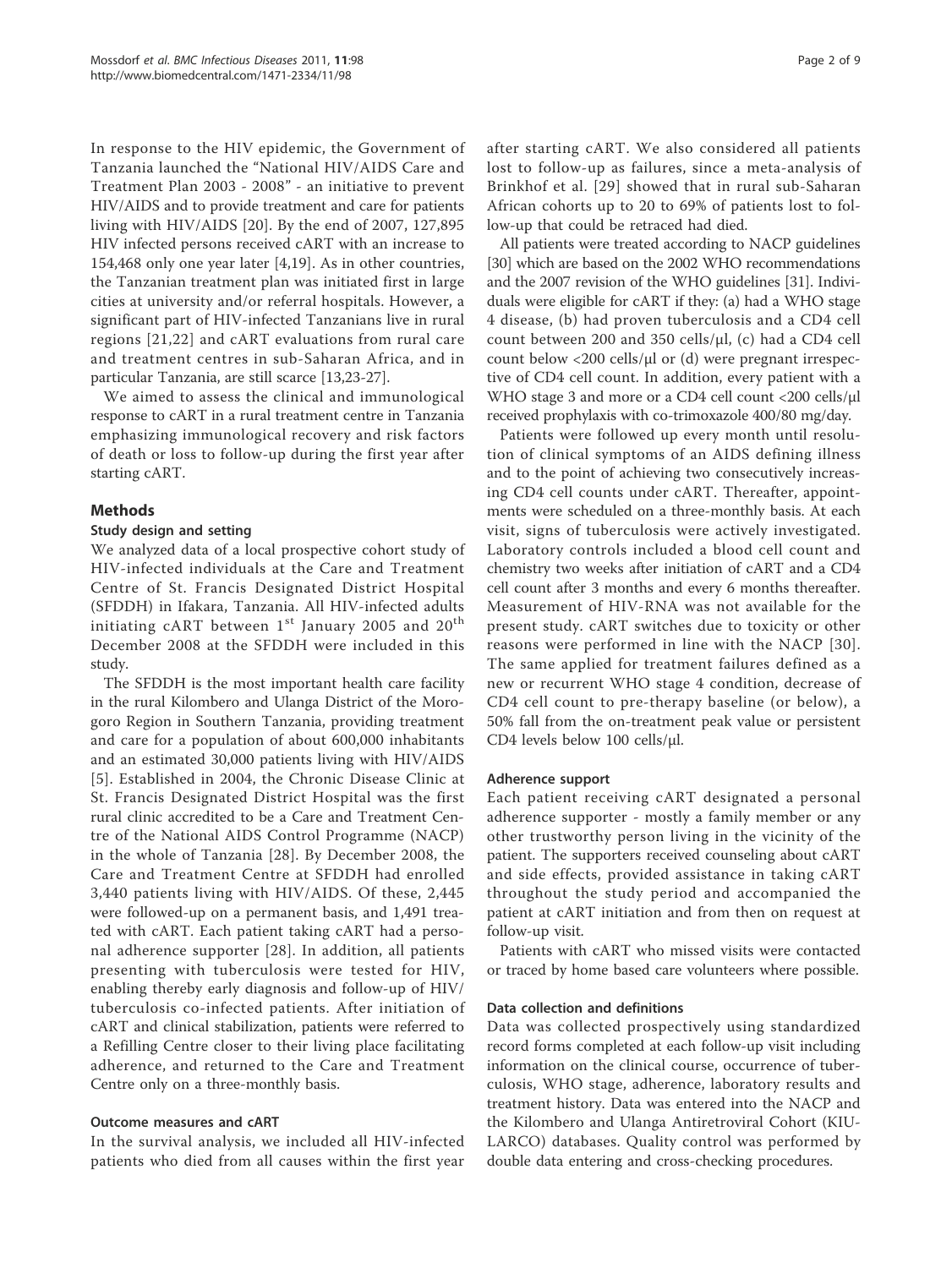Staging of HIV disease followed the case and stage definition according to WHO guidelines [32]. Tuberculosis was diagnosed and treated following WHO guidelines within the framework of the National Tuberculosis and Leprosy Control Programme [33].

cART defined as a combination of at least 3 antiretroviral drugs was prescribed following the recommendations of the NACP [30]. The first-line regime consisted of a fixed dose combination of nevirapine 200 mg plus lamivudine 150 mg and stavudine 30 mg (individuals > 60 kg 40 mg till end of December 2006) twice daily. Similar immunological and virological outcomes were found between the two-stavudine doses in patients weighing more than 60 kg in an African operational cohort at 6 months [34]. Alternatives were 1 tablet of nevirapine 200 mg plus a fixed dose combination of lamivudine 150 mg and zidovudine 250 mg twice daily, or 1 tablet of efavirenz 600 mg once daily either with lamivudine 150 mg plus zidovudine 250 mg as a fixed dose combination or lamivudine 150 mg plus stavudine 30 mg (individuals > 60 kg 40 mg till end of December 2006) twice daily. The second-line treatment was a fixed dose combination of 2 pills of lopinavir/ritonavir 200/ 50 mg plus 1 tablet of abacavir 300 mg twice daily plus 4 tablets of didanosine 100 mg once daily. Treatment modification was defined as any change of one or more cART components excluding dosage adjustments. The main reason for treatment modification was classified as failure (clinical, immunological), toxicity (nausea/vomiting, rash, peripheral neuropathy, hepatitis, anemia, CNS adverse events), interactions (start of TB treatment) or others. Anemia was defined as haemoglobin < 12 g/dl and was seen as a contraindication for prescribing zidovudine. Hepatitis was diagnosed if transaminases increased > 5 times the upper norm.

Loss to follow-up was defined as not showing up on two consecutive visits, i.e. for a period of 6 months.

# Statistical analysis

Basic socio-demographic characteristics, co-infection with tuberculosis, HIV clinical stage, CD4 cell count, and antiretroviral treatment were compared using the Chisquare test or Fisher's exact test for categorical variables, and the Mann-Whitney test for continuous variables. Cox proportional hazard models were used to investigate factors associated with survival and loss to follow-up after starting cART. All patients were censored at 12 months after starting cART if no death or loss to follow-up had occurred. Patients who were lost to follow-up were considered as failures and censored at the last visit date. The proportional hazards assumption was checked using the Schoenfeld test. Logistic regression was used to explore risk factors of being lost to follow-up during the first year of cART and as well as predictors of treatment modification. Multivariate models were built using a forward stepwise approach, adding each factor significant at the level of 0.1 and other factors defined in the literature as prognostic in the model one by one. The final model was examined for interaction using the likelihood ratio test.

All analyses were performed using STATA™ software version 9.2 for Windows (StataCorp, College Station, Texas).

#### Ethical approval

The research and ethical clearance was obtained from the Medical Research Coordination Board of the National Institute for Medical Research, Tanzania, through the Tanzania Commission for Science & Technology and from the Ethical Review Board of the Cantons Baselstadt and Baselland, Switzerland. Written informed consent was obtained from all participants enrolled in the Kilombero and Ulanga Antiretroviral Cohort (KIULARCO).

#### Results

Overall, 1,463 treatment-naïve, HIV-infected adults initiated  $cART$  between  $1<sup>st</sup>$  January 2005 and  $20<sup>th</sup>$ December 2008. The median age was 40 years (interquartile range [IQR] 34-47), 35.4% were males, and 7.6% had confirmed tuberculosis. 2.6% of the female individuals were pregnant. The median CD4 cell count was 131 cells/μl (IQR 54-234) and 24.3% had a WHO clinical stage 4. Patients co-infected with tuberculosis tended to start cART at higher CD4 cell counts than patients without tuberculosis (142 versus 117 cells/ $\mu$ l, p = 0.060). Antiretroviral therapy consisted of a nevirapine-based regimen in 83.1% of individuals. 75% of all patients were started on nevirapine/lamivudine/stavudine, 8.1% on nevirapine/lamivudine/zidovudine, 13.3% on efavirenz/ lamivudine/zidovudine, 1.8% on efavirenz/lamivudine/ stavudine, and 1.8% on other drug combinations.

General characteristics of the study population according to the outcome at 12 months are listed in Table 1.

#### Response to cART

The median CD4 cell count increase was 61 cells/μl (IQR 10-167) and 130 cells/μl (IQR 43-222) after 6 and 12 months, respectively. In particular, at 6 months and 12 months 49.9% and 70.1% of patients with available data had CD4 cell counts  $> 200$  cells/ $\mu$ l, respectively, compared with only 23.6% at starting cART. During the follow-up, the median increase in body weight was 3 kg (IQR 0-8), and 115 out of 181 patients (63.5%) with available data experienced a change of activity from either bedridden or ambulant to working. Overall, 129 patients (8.8%) died and 189 (12.9%) were lost to followup during the first year of cART.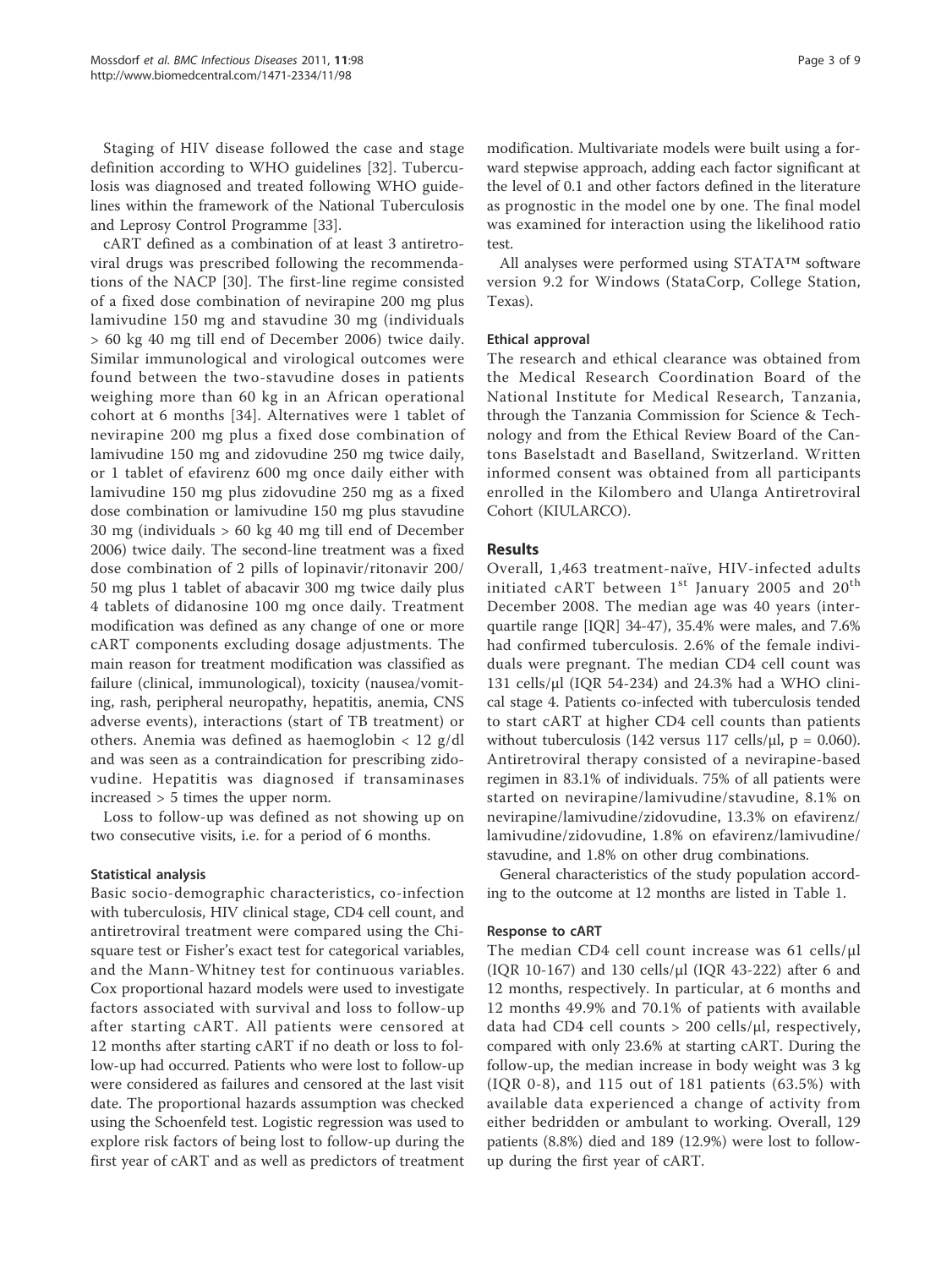| Characteristics at 12 months |                     | All patients<br>$N = 1463$ |          | $N = 318$ | Death or lost to follow-up | $N = 1145$ | Alive and on cART | p-value dead vs. alive |  |
|------------------------------|---------------------|----------------------------|----------|-----------|----------------------------|------------|-------------------|------------------------|--|
|                              |                     | n                          | $\%$     | n         | %                          | n          | $\%$              |                        |  |
| Median age, IQR              |                     | 40                         | 34-47    | 40        | 33-48                      | 40         | 34-47             | 0.913                  |  |
| Males                        |                     | 518                        | 35.4     | 130       | 40.9                       | 388        | 33.9              | 0.021                  |  |
| Marital status               | Single              | 213                        | 14.6     | 24        | 7.6                        | 189        | 16.5              | < 0.001                |  |
|                              | Married             | 390                        | 26.7     | 48        | 15.1                       | 342        | 29.9              |                        |  |
|                              | Divorced or Widowed | 277                        | 18.9     | 37        | 11.6                       | 240        | 21.0              |                        |  |
|                              | No information      | 583                        | 39.8     | 209       | 65.7                       | 374        | 32.7              |                        |  |
| Median weight, IQR           |                     | 50                         | 43-56    | 45        | 39-52                      | 51         | 44-57             | < 0.001                |  |
| Median hemoglobin, IQR       |                     | 9.5                        | $8 - 11$ | 8.8       | $7.4 - 10.7$               | 9.8        | $8.2 - 11.1$      | < 0.001                |  |
| WHO stage                    |                     | 162                        | 11.1     | 11        | 3.5                        | 151        | 13.2              | < 0.001                |  |
|                              | $\mathbb{I}$        | 155                        | 10.6     | 7         | 2.2                        | 148        | 12.9              |                        |  |
|                              | Ш                   | 279                        | 19.0     | 31        | 9.8                        | 248        | 21.7              |                        |  |
|                              | $\mathsf{IV}$       | 197                        | 13.5     | 40        | 12.6                       | 157        | 13.7              |                        |  |
|                              | No information      | 670                        | 45.8     | 229       | 72.0                       | 441        | 38.5              |                        |  |
| Median CD4 cell count, IQR   |                     | 131                        | 54-234   | 80        | 27-156                     | 130        | 60-205            | < 0.001                |  |
| Tuberculosis                 | Proven              | 111                        | 7.6      | 19        | 6.0                        | 92         | 8.0               | < 0.001                |  |
|                              | Suspected           | 538                        | 36.8     | 62        | 19.5                       | 476        | 41.6              |                        |  |
| cART                         | Nevirapine-based    | 890                        | 60.8     | 130       | 40.9                       | 760        | 66.4              | < 0.001                |  |
|                              | Efavirenz-based     | 162                        | 11.1     | 23        | 7.2                        | 139        | 12.1              |                        |  |
|                              | No information      | 411                        | 28.1     | 165       | 51.9                       | 246        | 21.5              |                        |  |
| Distance to clinic <10 km    |                     | 710                        | 48.5     | 143       | 45.0                       | 567        | 49.5              | 0.561                  |  |
|                              | 10-50 km            | 271                        | 18.5     | 66        | 20.7                       | 205        | 17.9              |                        |  |
|                              | 50-100 km           | 276                        | 18.9     | 59        | 18.5                       | 217        | 19.0              |                        |  |
|                              | $>100$ km           | 134                        | 9.2      | 33        | 10.4                       | 101        | 8.8               |                        |  |
|                              | No information      | 72                         | 4.9      | 17        | 5.4                        | 55         | 4.8               |                        |  |

Table 1 General characteristics of the adult study population (n = 1463) according to the outcome at 12 months after starting combination antiretroviral therapy

# Risk factors of poor survival at 12 months after starting cART

In a multivariate model adjusted for age, gender, body weight, CD4 cell count, the presence of tuberculosis and antiretroviral regimen, risk factors for poor survival were lower CD4 cell counts at starting cART (HR 1.77, 95% CI 1.157-2.72,  $p = 0.009$  for CD4 cell count <50 compared with  $>100$  cells/ $\mu$ l) (Table 2 and Figure 1). In contrast, higher body weight was strongly associated with better survival (HR 0.63, 95% CI 0.51-0.76, p < 0.001 per 10 kg increase) (Table 2). Risk factors for poor survival and loss to follow-up during the first year of cART are listed in Table 2.

# Treatment modification

During the follow-up, 215 individuals (14.7%) changed their antiretroviral treatment after a median time of 133 days (IQR 58-371). The most frequent reason for modifying cART was toxicity to cART (56.2%), i.e. peripheral polyneuropathy in 26.8%, concern of potential drug-drug interactions related to antituberculous therapy in 23.2%, anemia in 13.9% of patients, and treatment failure in 6.7%. Among patients with treatment change due to toxicity, the use of stavudine was clearly associated with an increased risk of polyneuropathy (OR 28.7, 95% CI 3.85-214.34, p = 0.001), whereas all 26 patients who changed their treatment due to anemia were initiated on a zidovudine-containing regimen. Only one woman modified her initial, efavirenz-containing antiretroviral therapy due to pregnancy.

The immunological recovery at 12 months did not differ between patients who changed their treatment and those who did not (144 cells/μl [IQR 62-230] versus 122 cells/ $\mu$ l ([IQR 33-222],  $p = 0.289$ ). However, patients who changed cART showed a higher median increase in body weight than those who remained on their first regimen (5 kg [IQR 0.2-10] versus 3 kg [IQR 0-7], p = 0.003). No difference in the mortality rate was noted according to whether patients had changed their treatment (7.9% versus 9.8%, p = 0.388).

In a multivariate model adjusted for age, sex, CD4 cell count, body weight, presence of tuberculosis, and cART, an antiretroviral regimen containing efavirenz and zidovudine combined with lamivudine (odds ratio (OR) 1.80, 95% CI 1.11-2.90,  $p = 0.016$ , compared to a nevirapine based regimen) was the only risk factor of treatment modification within the first year of cART.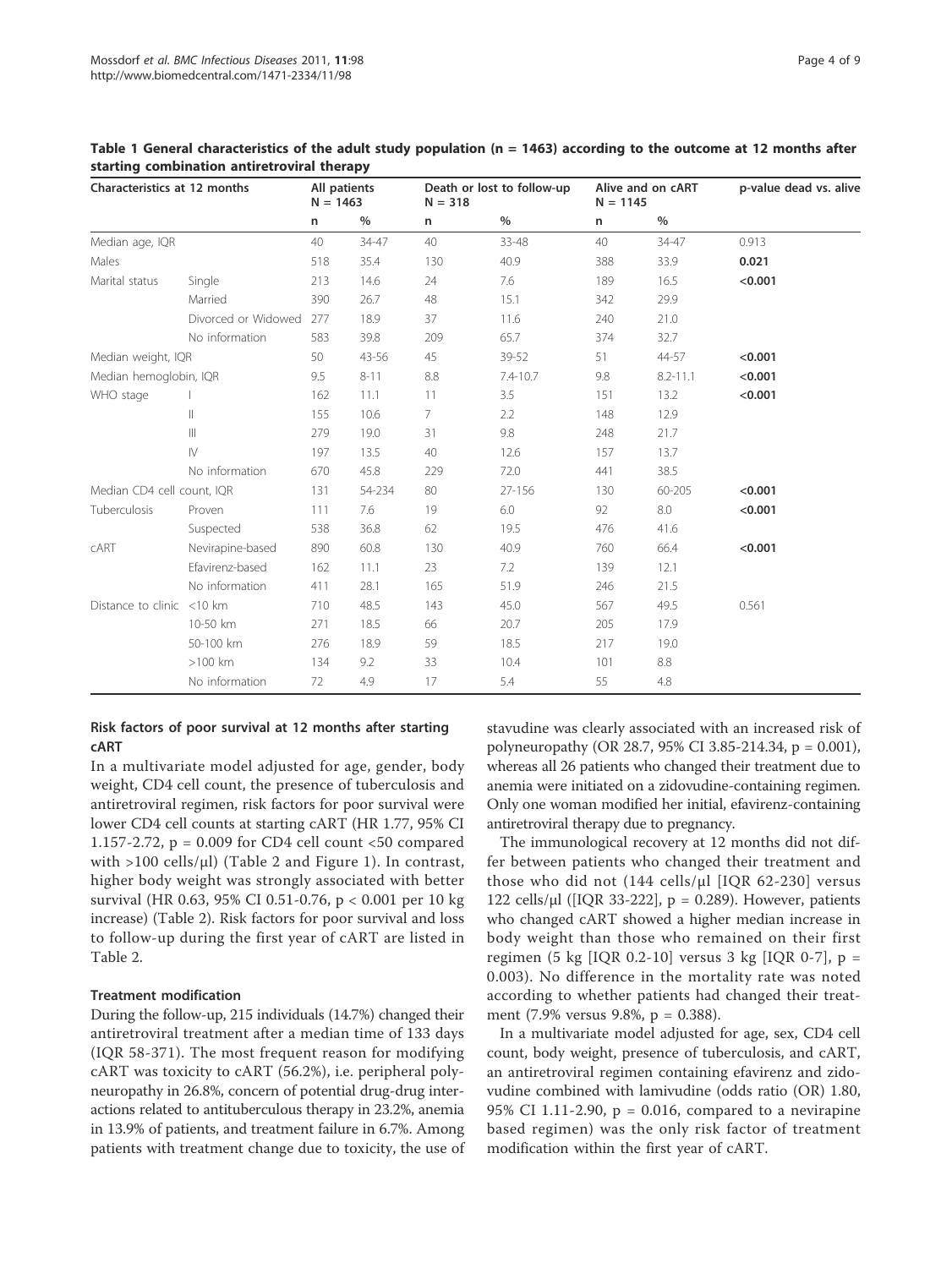| <b>Characteristics</b>     |                  |      | Univariate analysis      |                          | Multivariate analysis <sup>§</sup> |                          |                          |  |
|----------------------------|------------------|------|--------------------------|--------------------------|------------------------------------|--------------------------|--------------------------|--|
|                            |                  | HR   | 95% CI                   | p-value                  | HR#                                | 95% CI                   | p-value                  |  |
| Age, per 10 years older    |                  | 0.98 | $0.87 - 1.09$            | 0.669                    | 0.97                               | $0.80 - 1.17$            | 0.760                    |  |
| Female                     |                  | 0.77 | $0.62 - 0.97$            | 0.025                    | 0.77                               | $0.52 - 1.15$            | 0.201                    |  |
| Weight, per 10 kg increase |                  | 0.61 | $0.54 - 0.69$            | < 0.001                  | 0.63                               | $0.51 - 0.76$            | < 0.001                  |  |
| Tuberculosis               | Absent           | $1*$ | $\overline{a}$           |                          | $1*$                               |                          | $\overline{\phantom{a}}$ |  |
|                            | Suspected        | 0.49 | $0.37 - 0.68$            | < 0.001                  | 0.63                               | $0.44 - 1.10$            | 0.082                    |  |
|                            | Confirmed        | 0.73 | $0.45 - 1.16$            | 0.180                    | 1.28                               | $0.70 - 2.33$            | 0.421                    |  |
| CD4 cell count             | >100             | $1*$ | $\overline{\phantom{a}}$ | $\overline{\phantom{a}}$ | $1*$                               | $\overline{\phantom{a}}$ | $\overline{\phantom{a}}$ |  |
|                            | 50-100           | 1.50 | $1.07 - 2.11$            | 0.018                    | 1.37                               | $0.82 - 2.29$            | 0.230                    |  |
|                            | < 50             | 2.31 | 1.77-3.04                | < 0.001                  | 1.77                               | 1.15-2.72                | 0.009                    |  |
| cART                       | Nevirapine-based | $1*$ | $\overline{a}$           | $\overline{\phantom{a}}$ | $1*$                               | $\overline{\phantom{a}}$ | $\overline{\phantom{a}}$ |  |
|                            | Efavirenz-based  | 1.13 | $0.71 - 1.79$            | 0.607                    | 0.91                               | $0.54 - 1.52$            | 0.712                    |  |

| Table 2 Risk factors for poor survival and loss to follow-up during the first year of cART, hazard ratios (HR), univariate |  |  |  |  |  |  |
|----------------------------------------------------------------------------------------------------------------------------|--|--|--|--|--|--|
| and multivariate analysis                                                                                                  |  |  |  |  |  |  |

# adjusted for all variables listed in the table.

\* reference category.

§ Global test of proportional hazards assumption (Schoenfeld): p = 0.248.

#### Loss to follow-up

During the study period, 189 (12.9%) patients were lost to follow-up. In a multivariate model adjusted for age, sex, marital status, distance between living place and the clinic, confirmed tuberculosis and CD4 cell count, independent risk factors of loss to follow-up were a CD4 cell count below 100 cells/μl at starting cART (OR 2.55, 95% CI 1.45-4.50, p = 0.001) and living more than 100 km away from the clinic (OR 3.02, 95% CI 1.40- 6.56,  $p = 0.005$ ).



# Death

Overall, 129 patients (8.8%) died during the first year of antiretroviral therapy. 56 (75.7%) of all patients with a known cause of death died of an AIDS-defining event (tuberculosis in 30.4%, bacterial pneumonia in 19.6%, pneumocystis jirovecii pneumonia in 14.3%, waisting syndrome in 10.7%, Kaposi sarcoma in 10.7%, cerebral toxoplasmosis in 7.1%, cervical/anal cancer in 3.6% and candida osophagitis in 3.6%). 18 individuals died of other causes (gastroenteritis in 5, cardiovascular disease in 4, severe anemia in 3, malaria in 2, peritonitis in 2, rectum carcinoma in 1 and road accident in 1 patient). The cause of death remained unknown in 55 patients.

Time to death or loss to follow-up during the first year after starting cART according to the baseline CD4 cell count cells/ $\mu$ l is shown in Figure 1.

#### **Discussion**

In this prospective cohort study including 1,463 HIVinfected treatment-naïve adults who started cART between 2005 and 2008 assisted by a personal adherence supporter, improved survival was associated with higher initial CD4 cell counts and better general health condition. One out of 7 individuals changed their cART, mostly due to adverse side effects such as peripheral polyneuropathy and anemia. The immunological recovery was comparable to other studies, although importantly a considerable number of HIV-infected patients died or were lost to follow-up during the first year of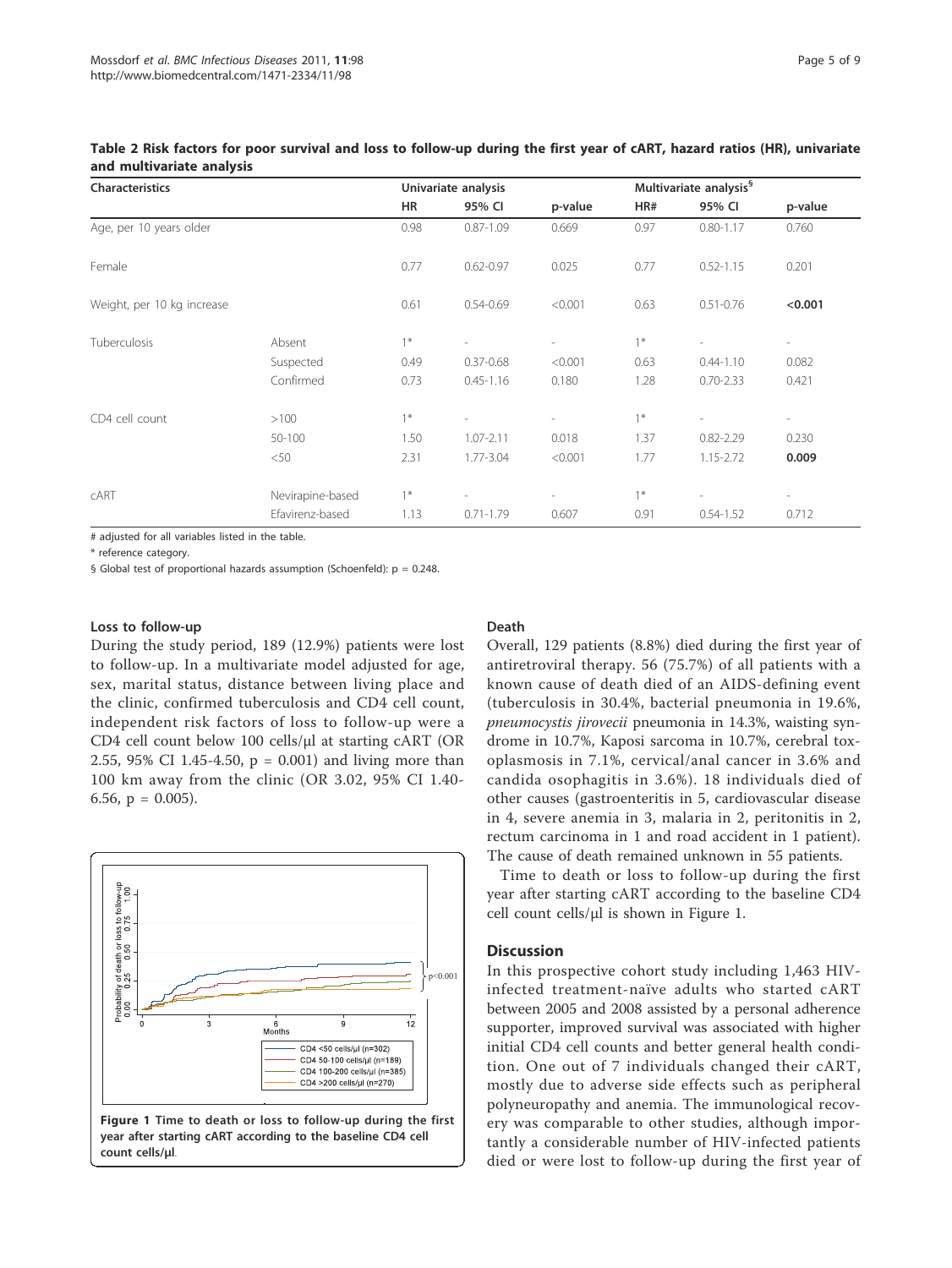cART possibly influencing this latter analysis by a selection bias.

#### Study population and treatment response

The age-sex distribution of this cohort was comparable to most studies from sub-Saharan Africa with about one third being male [12,14,23,35-39]. The median CD4 cell count at cART initiation, i.e. 131 cells/μl, was slightly higher than in some settings [8,14,23,35-38]. Two cohorts [12,40] from Zambia and Rwanda and a recent systematic review in sub-Saharan Africa [41] showed a high variation of CD4 cell counts at baseline with mostly comparable CD4 cell counts at baseline. Patients co-infected with tuberculosis tended to start cART at higher CD4 cell counts, possibly reflecting earlier diagnosis of HIV in symptomatic patients. The median CD4 cell increase of 130 cells/μl after 12 months of cART was comparable to the immunological recovery reported in the large cART-LINC Collaboration multinational analysis and the Rwandan National Programme [36,37,40], but was lower than in smaller cohorts [12,14,38,39,42-44]. Importantly, CD4 cells surpassed the 200 CD4 cell level in most individuals in our cohort.

# Treatment change and toxicity

Due to differences in study modeling, in the observation period and in assessing the reason for switching, comparison of the rate of treatment change was prone to misinterpretation in the different studies evaluated [8,14,35,43,45,46]. This was additionally enhanced by the fact that toxicity due to stavudine accumulated over time whereas toxicity to nevirapine, efavirenz, lamivudine and zidovudine occurred earlier in the course of cART. The range of cART switches lay between 8%- 21.9% in sub-Saharan Africa [8,14,35,43,45,46]. However, we found a higher rate of polyneuropathy despite a similar use of stavudine. Possibly, the high consumption of cassava in the catchment area of our clinic known to induce endemic polyneuropathy may have increased this toxicity [47-50]. A regimen containing efavirenz and zidovudine combined with lamivudine was associated with a 2-fold higher risk of treatment modification within the first year of cART, possibly due to an enhanced effect of zidovudine on a pre-existing anemia in a hyperendemic area of malaria.

# Risk factors for poor survival

CD4 cells of less than 50 cells/μl and low body weight at starting cART reflecting late presentation were independent risk factors for poor survival in our cohort, findings shared with other cohorts [8,12,14,23,38,42,43,46,51-54]. Additionally, May et al. [55] found male sex, age  $> 40$ years and severe anemia to be prognostic. Interestingly, active tuberculosis was not a risk factor for poor survival in our cohort, although tuberculosis has been estimated to cause about one third of all deaths of HIV-infected individuals in sub-Saharan Africa [4,43,52]. However, our study may be underpowered to detect differences in survival as only few patients had tuberculosis. Noteworthy, patients with tuberculosis were enrolled for treatment at higher CD4 cell counts. All patients had a mandatory adherence supporter, but data collection on adherence itself was inconsistent. Hence, we could not analyze adherence in this setting as in comparable African settings [14,24,25,46], where good adherence was shown to be associated with improved outcome under cART.

In our study, a considerable proportion of patients died or was lost to follow-up adding up to 21.7% during the first year of cART. Three comprehensive reviews [56-58] showed that attrition was highest during the first year on cART and 12-months' retention rate ranged between 55%-93% [56-58] with an average rate of 75.2%- 77.5% [57,58], which was comparable to our evaluation. Loss to follow-up was found to be more likely in individuals with WHO stage 4, CD4 cell count less than 50 cells/ $\mu$ l [42,43,51] and within the first 3 months of starting cART [47,51]. We assume that a significant part of these patients have died as an evaluation by Brinkhof showed [29]. The remote rural setting with distances up to 150 kilometers from the treatment centre may have contributed to this result [23,59]. Nevertheless, the 1-year survival on cART was comparable with other studies including urban settings [8,35,42,47,51-58].

# Limitations and strengths

We acknowledge some limitations of our study. First, data on follow-up was not complete for all patients, possibly leading to an overestimation of cART effectiveness in this setting. Secondly, a significant proportion of patients were lost to follow-up (14.8%). However, as we considered that these latter patients experienced treatment failure this may have accounted for an underestimation of cART effectiveness. Thirdly, viral load could not be measured which has important implications for the definition of treatment failure. Moreover, the exact cause of death was not known in 43% of all patients. This may have lead to a survival bias as tuberculosis may have accounted for a substantial proportion of deaths. Adherence could not be included in our analysis due to inconsistency of data. Due to the large proportion of missing data for certain variables, we could not include all investigated factors in the multivariate analysis. WHO's 2010 guidelines [60] promote tenovofir as one of the first line compounds of cART, which limits the relevance of our data to a certain extent. Nevertheless, stavudine will probably remain for a while due to its low costs, wide availability and being an alternative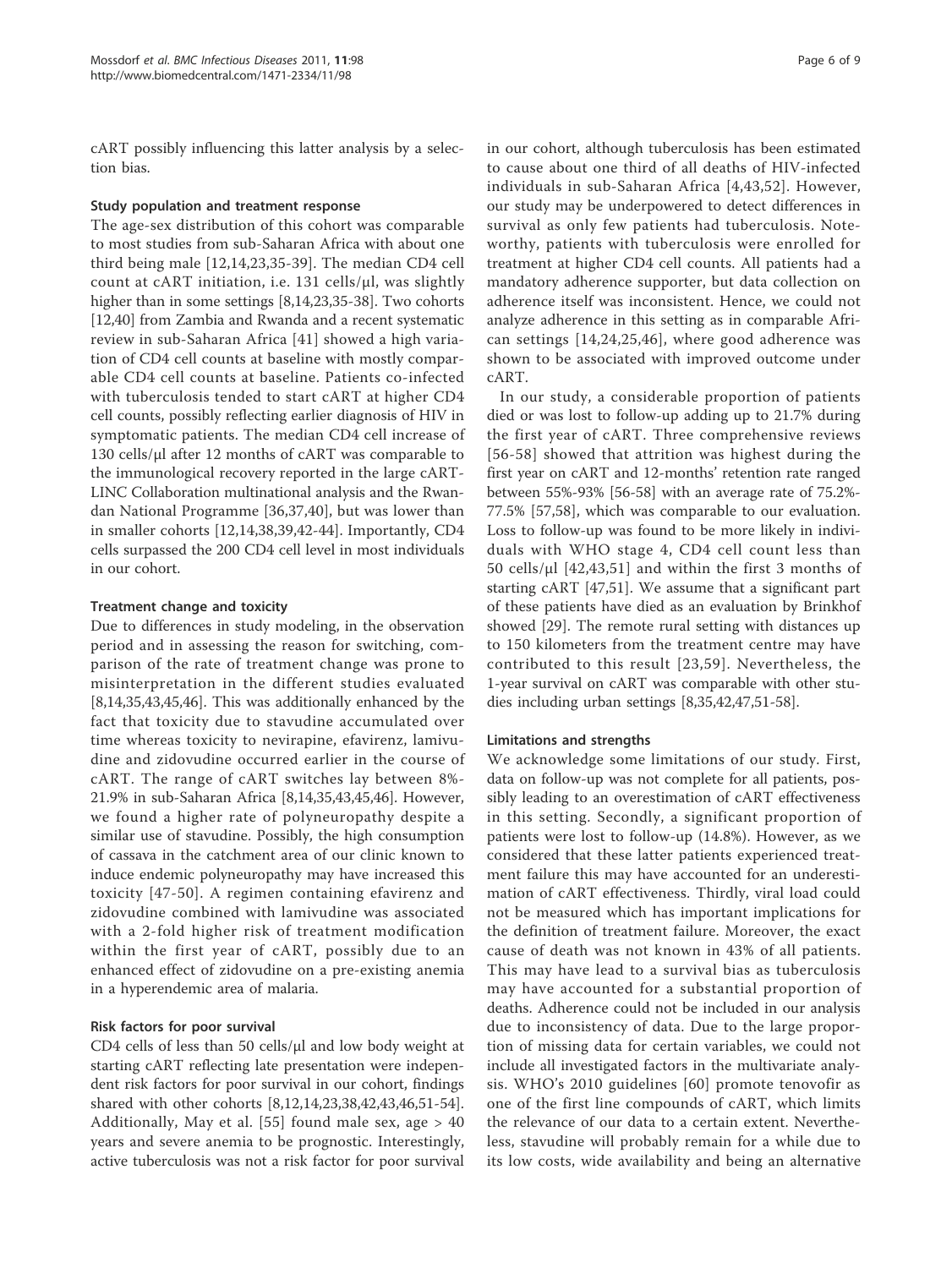compound in a setting with a relevant prevalence of HIV associated nephropathy [61-63] and increasing prevalence of arterial hypertension and diabetes mellitus contributing to impaired renal function. This may especially be relevant in settings with high prevalence of anemia due to malaria and nutritional deficiencies where zidovudine can't be readily used.

The strengths of our study are manifold. The care and treatment facility at St. Francis Designated District Hospital is among the largest centres offering cART in a remote rural setting of Eastern Africa. Data was collected prospectively allowing more precise assessment of treatment efficacy. Data was derived from one centre therefore avoiding any leveling effects and high heterogeneity. Also, our site strictly follows the Tanzanian guidelines of the NACP and was uniquely supplied by the NACP which directly reflects a reach-out antiretroviral treatment programme with a public health approach. All individuals in this study were treatment-naïve at the start of cART. Therefore, results are not affected by previous exposure to antiretrovirals. Finally, our cohort is one of the largest rural HIV-cohorts in sub-Saharan Africa [13,23-27] showing a 1-year survival on cART similar to studies performed in urban settings [8,35,42,46,51,52], where education is higher, infrastructures, skilled human resources, patient support and referral systems are better than in a rural setting. Starting cART with the support of a treatment assistant may have helped to overcome many of the above mentioned constraints of a rural setting [64,65]. These findings strongly support the feasibility of WHO's policy of "rolling and reaching out" [5] to rural sites in sub-Saharan Africa.

#### Conclusions

In conclusion, cART initiation at higher CD4 cell counts and better general health condition can reduce HIV related mortality in a rural African setting. The principle of starting cART only with a treatment assistant may help to overcome the constraints of a rural setting and allows comparable treatment outcomes as in urban cohorts. Efforts must be made to promote earlier HIV diagnosis in order to start cART timely and improve survival in rural African regions with moderate to high HIV prevalence. This necessitates wider voluntary HIV testing and counselling.

#### Acknowledgements

We thank all the clinic and hospital staff, community partners and institutions that contributed to our study. We gratefully acknowledge the invaluable contributions of all patients in the Kilombero Valley who participated in this study.

This research is an output of the Chronic Disease Clinic of Ifakara (CDCI), the St. Francis Designated District Hospital (SFDDH), the Ifakara Health Institute (IHI), the Swiss Tropical and Public Health Institute (SwissTPH), the Division of Infectious Diseases & Hospital Epidemiology of the University Hospital Basel

and the Division of Infectious Diseases of the University Hospital Berne in the framework of a North-South collaboration.

The study was funded by the Development Fund of the Kanton Basel Stadt, Basel Land and Solothurn, Switzerland.

#### Author details

<sup>1</sup>St. Francis Designated District Hospital, Ifakara, United Republic of Tanzania <sup>2</sup>Ifakara Health Institute, Ifakara, United Republic of Tanzania. <sup>3</sup>Ifakara Health Institute, Dar es Salaam, United Republic of Tanzania. <sup>4</sup>Swiss Tropical and Public Health Institute, University Basel, Basel, Switzerland. <sup>5</sup> Division of Infectious Diseases & Hospital Epidemiology, University Hospital Basel, Basel, Switzerland. <sup>6</sup>Division of Infectious Diseases, University Hospital and University of Berne, Berne, Switzerland.

#### Authors' contributions

The authors designed and executed the study, had full access to the raw data, performed all analyses, wrote the article and had full responsibility for the decision to submit for publication. All authors contributed to the design of the present analysis and to the final draft of the article. The authors EM, MS, EGM and EC were members of the Chronic Disease Clinic of St. Francis Designated District Hospital at Ifakara, Kilombero District, United Republic of Tanzania and were actively involved in the management of patients and the collection of data. EM completed the first draft of the article. LE performed the statistical analyses.

#### Competing interests

The authors declare that they have no competing interests.

Received: 23 September 2010 Accepted: 19 April 2011 Published: 19 April 2011

#### References

- Egger M, Hirschel B, Francioli P, et al: Impact of new antiretroviral combination therapies in HIV infected patients in Switzerland: prospective multicentre study. Swiss Cohort Study. BMJ 1997, 315:1194-99.
- 2. WHO: Treating 3 million by 2005: making it happen. [http://www.who.int/ 3by5/publications/documents/en/3by5StrategyMakingItHappen.pdf], Accessed 10 January 2011.
- 3. WHO: Scaling-up antiretroviral therapy in resource-limited settings: treatment guidelines for a public health approach-2003 revision. 2004 [http://www.who.int/hiv/pub/prev\_care/en/arvrevision2003en.pdf], Accessed 10 January 2011.
- 4. UNAIDS: Report on the global AIDS epidemic. Joint United Nations Programme on AIDS, Geneva; 2010 [http://www.unaids.org/en/media/ unaids/contentassets/documents/unaidspublication/2010/ 20101123\_globalreport\_en[1].pdf], Accessed 28th March 2011.
- 5. WHO: Towards universal access: scaling up priority HIV/AIDS interventions in the health sector. Geneva, Switzerland: WHO; 2007 [http:// www.who.int/hiv/pub/towards\_universal\_access\_report\_2008.pdf], Progress Report. Accessed 10th January 2011.
- 6. Djomand G, Roels T, Ellerbrock T, et al: Virologic and immunologic outcome and programmatic challenges of an antiretroviral treatment pilot project in Abidjan, Cote D'Ivoire. AIDS 2003, 17(Suppl 3):S5-S15.
- 7. Marins J, Jamal L, Chen S, et al: Dramatic improvement of survival among adult Brazilian AIDS patients. AIDS 2003, 17:1675-82.
- 8. Cotzee D, Hildebrand K, Boulle A, et al: Outcome after 2 years of providing antiretroviral treatment in Khayelitsha, South Africa. AIDS 2004, 18:887-95.
- 9. Ivers L, Kendrick D, Doucette K: Efficacy of antiretroviral therapy programmes in resource-poor settings: a meta-analysis of the published literature. CID 2005, 41:217-24.
- 10. Tuboi S, Harrison L, Sprinz E, et al: Predictors of virologic failure in HIV-1infected patients starting highly active antiretroviral therapy in Porto Allegre, Brazil. Journal of Acquired Immune Deficiency Syndrome 2005, 40:324-28.
- 11. Braitstein P, Brinkhof M, Dabis F, et al: Mortality of HIV-1-infected patients in the first year of antiretroviral therapy: comparison between lowincome and high-income countries. Lancet 2006, 367:817-24.
- 12. Stringer J, Zulu I, Levy J, et al: Rapid scale-up of antiretroviral therapy at primary care sites in Zambia: feasibility and early outcomes. JAMA 2006, 296:782-93.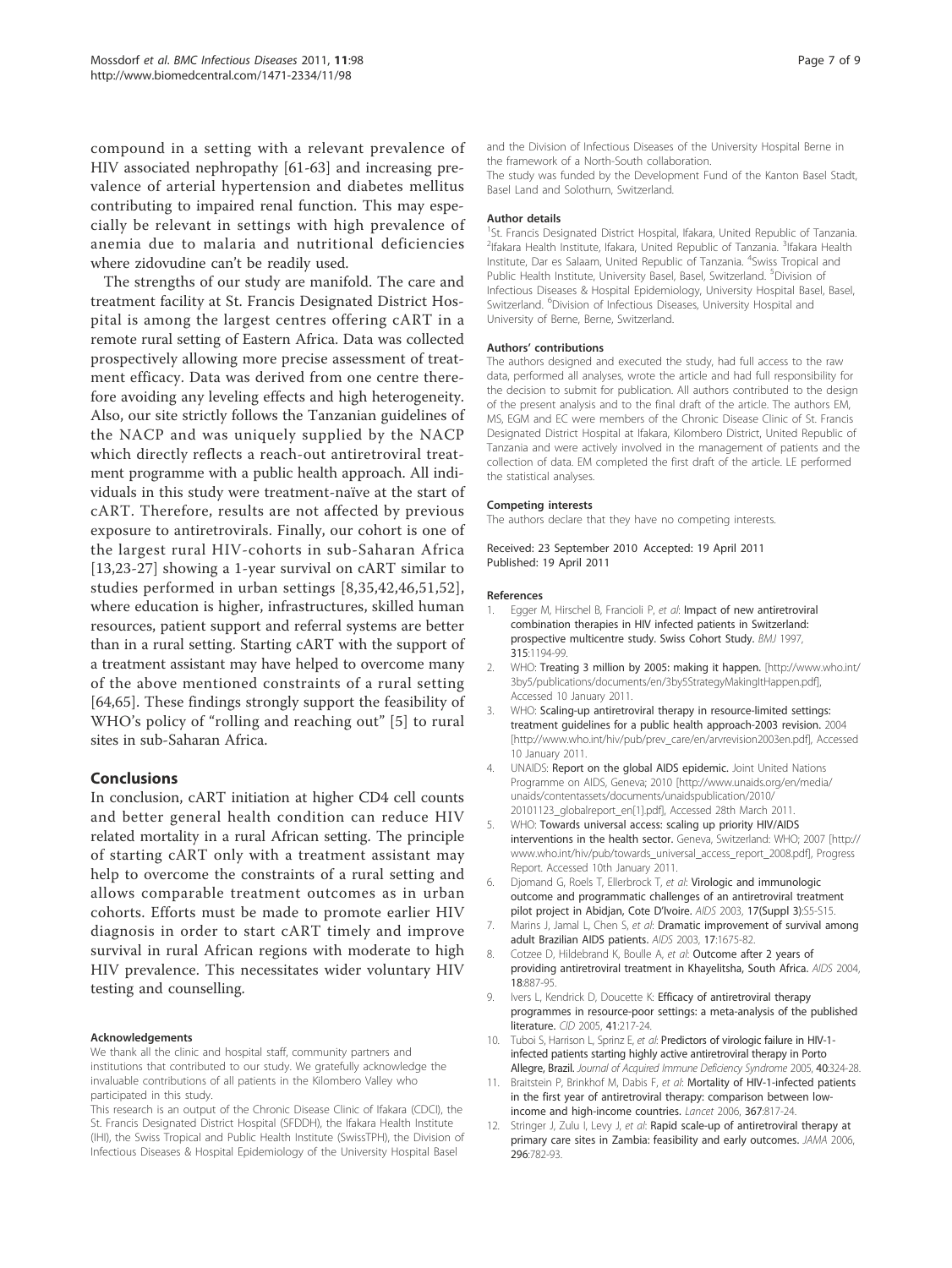- 13. Lawn S, Myer L, Bekker L, et al: CD4 cell count recovery among HIVinfected patients with very advanced immunodeficiency commencing antiretroviral treatment in sub-Saharan Africa. BMC Infect Dis 2006, 6:59.
- 14. Ferradini L, Jeannin A, Pinoges L, et al: Scaling up of highly active antiretroviral therapy in a rural district of Malawi: an effectiveness assessment. Lancet 2006, 367:1335-42.
- 15. Kilaru K, Kumar A, Sippy N, et al: Immunological and virological responses to highly active antiretroviral therapy in a nonclinical trial setting in a developing Caribbean country. HIV Med 2006, 7:99-104.
- 16. Madec Y, Laureillard D, Pinoges L, et al: Response to highly active antiretroviral therapy among severely immuno-compromised HIVinfected patients in Cambodia. AIDS 2007, 21:351-59.
- 17. Tuboi S, Brinkhof M, Egger M, et al: Discordant responses to potent antiretroviral treatment in previously naïve HIV-1-infected adults initiating treatment in resource-constraint countries: the antiretroviral therapy in low-income countries (ART-LINC) collaboration. Journal of Acquired Immune Deficiency Syndrome 2007, 45:52-59.
- 18. UNAIDS: Report on the global AIDS epidemic. Joint United Nations Programme on AIDS, Geneva; 2008 [http://www.unaids.org/en/ KnowledgeCentre/HIVData/GlobalReport/2008/2008\_Global\_report.asp], Accessed 10th January 2011.
- 19. Tanzania Commission for AIDS: UNGASS country progress report Tanzania Mainland: reporting period January 2006 - December 2007. [http://www. unaids.org/en/dataanalysis/monitoringcountryprogress/ 2008progressreportssubmittedbycountries/ tanzania\_2008\_country\_progress\_report\_en.pdf], Accessed 10th January 2011.
- 20. The United Republic of Tanzania: HIV/AIDS care and treatment plan 2003 - 2008: Business plan 4.0. [http://www.districthealthservice.com/ documents/aids\_nctp2003.pdf], Accessed 10th January 2011.
- 21. Barongo L, Borgdorff M, Mosha F, et al: The epidemiology of HIV-1 infection in urban areas, roadside settlements and rural villages in Mwanza Region, Tanzania. AIDS 1992, 6(12):1521-28.
- 22. Hunter D: AIDS in Sub-Saharan Africa: the epidemiology of heterosexual transmission and the prospect for prevention. Epidemiology 1996, 4:63-72.
- 23. Barth R, van der Meer J, Hoepelman A, et al: Effectiveness of highly active antiretroviral therapy administered by general practitioners in rural South Africa. Eur J Clin Microbiol Infect Dis 2008, 27:977-84.
- 24. Bajunirwe F, Arts E, Tisch D, et al: Adherence and treatment response among HIV-1-infected Adults receiving antiretroviral therapy in a rural government hospital in South-western Uganda. Journal of the International Association of Physicians in AIDS Care 2009, 8(2):139-47.
- 25. Weidle P, Wamai N, Solberg P, et al: Adherence to antiretroviral therapy in a home-based AIDS care programme in rural Uganda. Lancet 2006, 368:1587-94.
- 26. Johannessen A, Naman E, Kivuyo S, et al: Virological efficacy and emergence of drug resistance in adults on antiretroviral treatment in rural Tanzania. BMC Infectious Diseases 2009, 9(108)[http://www. biomedcentral.com/1471-2334/9/108], Accessed 10th January 2011.
- 27. Johannessen A, Naman E, Ngowi B, et al: Predictors of mortality in HIVinfected patients starting antiretroviral therapy in a rural hospital in Tanzania. BMC Infectious Diseases 2008, 8(52) [http://www.biomedcentral. com/1471-2334/8/52], Accessed 10th January 2011.
- 28. Stoeckle M, Mchomvu R, Hatz C, et al: Moving up from 3 by 5. The Lancet Infectious Disease 2006, 6(8):460-61.
- 29. Brinkhof MW, Pujades-Rodriguez M, Egger M: Mortality of patients lost to follow-up in antiretroviral treatment programmes in resource-limited settings: systematic review and meta-analysis. PLoS ONE 2009, 4(6) [http://www.plosone.org/article/info%3Adoi%2F10.1371%2Fjournal. pone.0005790], Accessed 10th January 2011.
- 30. National AIDS Control Programme, Ministry of Health and Social Welfare of the United Republic of Tanzania: National Guidelines for the Management of HIV and AIDS. Dar es Salaam, United Republic of Tanzania, Third 2005 [http://www.nacp.go.tz/modules/doc\_sm/docs\_by\_type.php? tbltype\_doctype=Guidelines], http://collections.infocollections.org/ whocountry/en/d/Js6885e/. Accessed 10th January 2011.
- 31. WHO: Guidelines for Antiretroviral Therapy for HIV Infection in Adults and Adolescents: Recommendation for a public health approach, 2006 revision. [http://www.who.int/hiv/pub/guidelines/artadultguidelines.pdf], Accessed 10th January 2011.
- 32. WHO: Interim WHO clinical staging of HIV/AIDS and HIV/AIDS case definitions for surveillance: African region. Geneva, Switzerland; 2005 [http://www.who.int/hiv/pub/guidelines/clinicalstaging.pdf], Accessed 21st January 2010. Accessed 10th January 2011.
- 33. WHO: Treatment of tuberculosis: guidelines for national programmes. Geneva, Switzerland, 3 [http://www.who.int/tb/publications/ cds tb 2003 313/en/], Accessed 10th January 2011.
- 34. Hoffmann C, Charalambous S, Fielding K, et al: HIV suppression with stavudine 30 mg versus 40 mg in adults over 60 kg on antiretroviral therapy in South Africa. AIDS 2009, 23:1784-86.
- 35. Keiser O, Orrell C, Egger M, et al: Public health and individual approach to antiretroviral therapy: Township South Africa and Switzerland compared. PLOS Medicine 2008, 5(7):1102-11.
- 36. The ART-LINC Collaboration of the International Databases to Evaluate AIDS (IeDEA): Antiretroviral therapy in resource-limited settings 1996 to 2006: patient characteristics, treatment regimens and monitoring in Sub-Saharan Africa, Asia and Latin America. Tropical Medicine& International Health 2008, 13:870-79.
- 37. The ART-LINC Collaboration of the International Databases to Evaluate AIDS (IeDEA), Nash D, Katyal M, Brinkhof M, et al: Long-term immunological response to antiretroviral therapy in low-income countries: a collaborative analysis of prospective studies. AIDS 2008, 22:2291-302.
- 38. Chi B, Giganti M, Mulenga P, et al: CD4+ response and subsequent risk of death among patients on antiretroviral therapy in Lusaka, Zambia. J Acquir Immune Defic Syndr 2009, 52:125-31.
- 39. Mossdorf E, Stoeckle M, Vincenz A, et al: Impact of a national HIV voluntary conselling and testing (VCT) campaign on VCT in a rural hospital in Tanzania. Tropical Medicine & International Health 2010, 15:567-73.
- 40. Lowrance D, Ndamage F, Kayirangwa E, et al: Adult clinical and immunological outcomes of the national antiretroviral treatment program in Rwanda during 2004-2005. J Acquir Immune Defic Syndr 2009, 52:49-55.
- 41. Barth R, Schim van der Loeff M, Schuurman R, et al: Virological follow-up of adult patients in antiretroviral treatment programmes in sub-Saharan Africa: a systematic review. Lancet Infect Dis 2010, 10:155-166.
- 42. Mujugira A, Wester W, Kim S, et al: Patients with advanced HIV Type 1 infection initiating antiretroviral therapy in Botswana: Treatment response and mortality. AIDS Research and Human Retroviruses 2009, 25:127-33.
- 43. Bussmann H, Wester W, Ndwapi N, et al: Five year outcomes of initial patients treated in Botswana's National Antiretroviral Treatment Program. AIDS 2008, 22:2303-11.
- 44. Teixeira L, Valdez H, McCune J, et al: Poor CD4 T cell restoration after suppression of HIV-1 replication may reflect lower thymic function. AIDS 2001, 15:1749-56.
- 45. Calmy A, Pinoges L, Szumilin E, et al: Generic fixed dose combination antiretroviral treatment in resource-poor settings: multicentric observational cohort. AIDS 2006, 20:1163-69.
- 46. Boulle A, Orrel C, Kaplan R, et al: Substitutions due to antiretroviral toxicity or contraindication in the first 3 years of antiretroviral therapy in a large South African cohort. Antivir Ther 2007, 12(5):753-60.
- 47. Van Heijst A, Maes R, Mtanda A, et al: Chronic cyanide poisoning in relation to blindness and tropical neuropathy. J Toxicol Clin Toxicol 1994, 32:549-56.
- 48. Onabolu A, Oluwole O, Bokanga M, et al: Ecological variation of intake of cassava food and dietary cyanide load in Nigerian communities. Public Health Nutr 2001, 4:871-76.
- 49. Oluwole O, Onabolu A, Cotgreave I, et al: Incidence of endemic ataxic polyneuropathy and its relation to exposure to cyanide in a Nigerian community. J Neurol Neurosurg Psychiatry 2003, 74:1417-22.
- 50. Madhusudanan M, Menon M, Ummer K, et al: Clinical and etiological profile of tropical ataxic neuropathy in Kerala, South India. Eur Neurol 2008, 60:21-26.
- 51. The Antiretroviral Therapy in Lower Income Countries (ART-LINC) Collaboration and ART Cohort Collaboration (ART-CC) groups: Mortality of HIV-1-infected patients in the first year of antiretroviral therapy: comparison between low-income and high-income countries. Lancet 2006, 367:817-24.
- 52. Marazzi M, Liotta G, Germano P, et al: Excessive early mortality in the first year of treatment in HIV Type 1 infected patients initiating antiretroviral